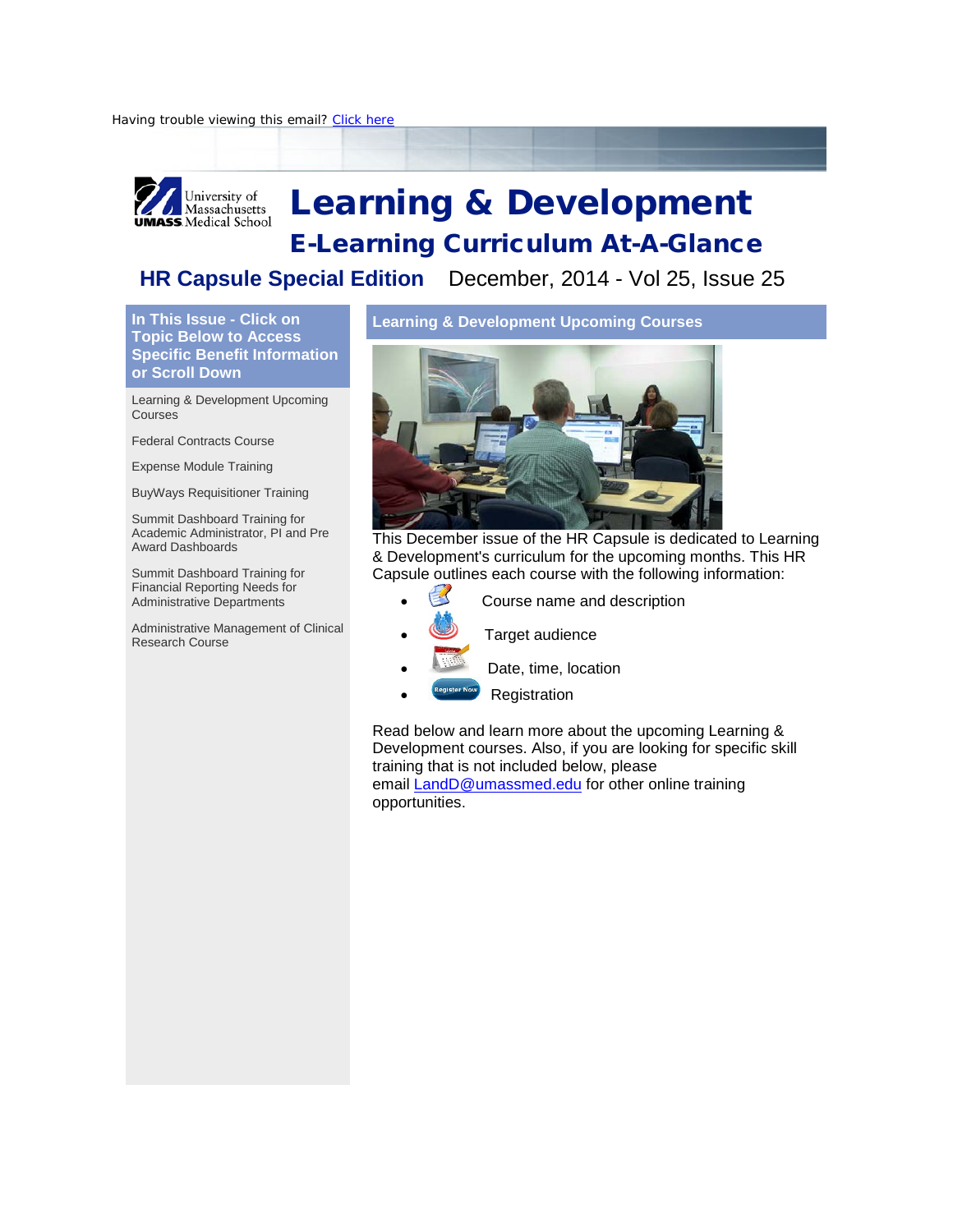#### **Federal Contracts - Research Administration Program**



**Summary Description -** This class explores the unique characteristics of federal contracts and how they differ from grants and cooperative agreements from both a proposal and post-award administration perspective.

 **Target Audience** 

Individuals who are responsible for administering, monitoring, supporting and/or facilitating research programs.

**Date, Time and Location Date/Time -** Wednesday, December 10, 2014; 9-11 a.m. **Location -** S2-351 at Medical School Building



**Register**

[Click here t](http://r20.rs6.net/tn.jsp?e=0018lwHwQO2E0Sh5frhLmfUgtA5Vj70mxJiMEZ8UIxGGVGnJ_ODG-RrCaK1fju6J1396tSxeX5zg-5cGnky_qWyhaNEZkY1dDrcdlZ2SQzl7qHaWErXuDX67ucz2nM3GvDE4aGB-htUHrQaiIxJcSOk9T--UKDCPM2kFukDzwWf12M=)o learn more and register for the course.

#### **Expense Module Training - PeopleSoft**



**Summary Description -** This live online class reviews the process for entering, printing and submitting expense reports electronically through PeopleSoft.

#### **Target Audience**

Trip Preparers or any traveler who wants to enter his/her own expenses through PeopleSoft.

**Date, Time and Location Date/Time -** Tuesday, December 16, 2014; 10-11 a.m. **Location -** Webinar Online



**Register**

[Click here t](http://r20.rs6.net/tn.jsp?e=0018lwHwQO2E0Sh5frhLmfUgtA5Vj70mxJiMEZ8UIxGGVGnJ_ODG-RrCaK1fju6J1396tSxeX5zg-5cGnky_qWyhaNEZkY1dDrcdlZ2SQzl7qHaWErXuDX67ucz2nM3GvDE4aGB-htUHrQaiIxJcSOk9WXXNljJOPdHKtFuevkcOJk=)o learn more and register for the course.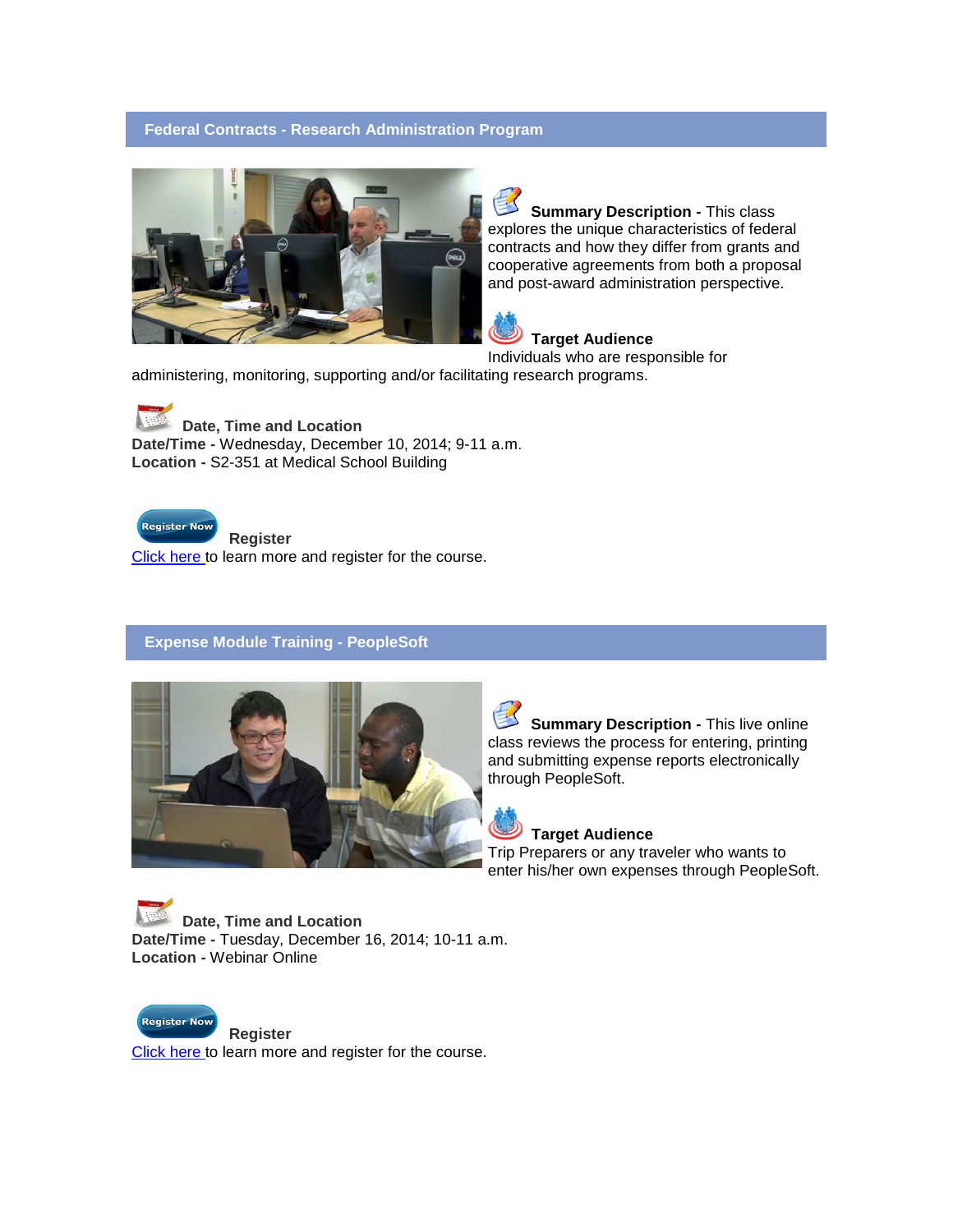#### **BuyWays Requisitioner Training - University Procurement System**



**Summary Description -** UMass BuyWays is the University's one-stop shopping system for eProcurement users. This module describes the procedures related to the role of Requisitioner.

 **Target Audience**  Assigned requisitioners of the department.

**Date, Time and Location Date/Time -** Thursday, December 18, 2014; 1 - 4:30 p.m. **Location -** 13W319 Learning Center at South Street



**Register**

[Click here t](http://r20.rs6.net/tn.jsp?e=0018lwHwQO2E0Sh5frhLmfUgtA5Vj70mxJiMEZ8UIxGGVGnJ_ODG-RrCaK1fju6J1396tSxeX5zg-5cGnky_qWyhaNEZkY1dDrcdlZ2SQzl7qHaWErXuDX67ucz2nM3GvDE4aGB-htUHrQaiIxJcSOk9bW52G98xVxt_Dpzc1wG9HY=)o learn more and to register for the course.

**Summit Finance Dashboard (Academic Administrator, PI and Pre-Award Dashboards) - Summit Business Intelligence Tool**



**Summary Description -** This live online webinar gives you the tools to navigate through the Academic Administrator, PI and Pre Award Summit Dashboards where you can manage your Sponsored Projects and Non Sponsored Projects as well as your Budget and Fund Balance Funds.

 **Target Audience**  Academic Department Managers responsible for financial

information.

**Date, Time and Location Date/Time -** Thursday, January 15, 2015; 10-11 a.m. **Location -** Webinar Online



**Register**

[Click here t](http://r20.rs6.net/tn.jsp?e=0018lwHwQO2E0Sh5frhLmfUgtA5Vj70mxJiMEZ8UIxGGVGnJ_ODG-RrCaK1fju6J1396tSxeX5zg-5cGnky_qWyhaNEZkY1dDrcdlZ2SQzl7qHaWErXuDX67ucz2nM3GvDE4aGB-htUHrQaiIxJcSOk9b9hJ_fldBnPYyW1UXjjhBQ=)o learn more and register for the course.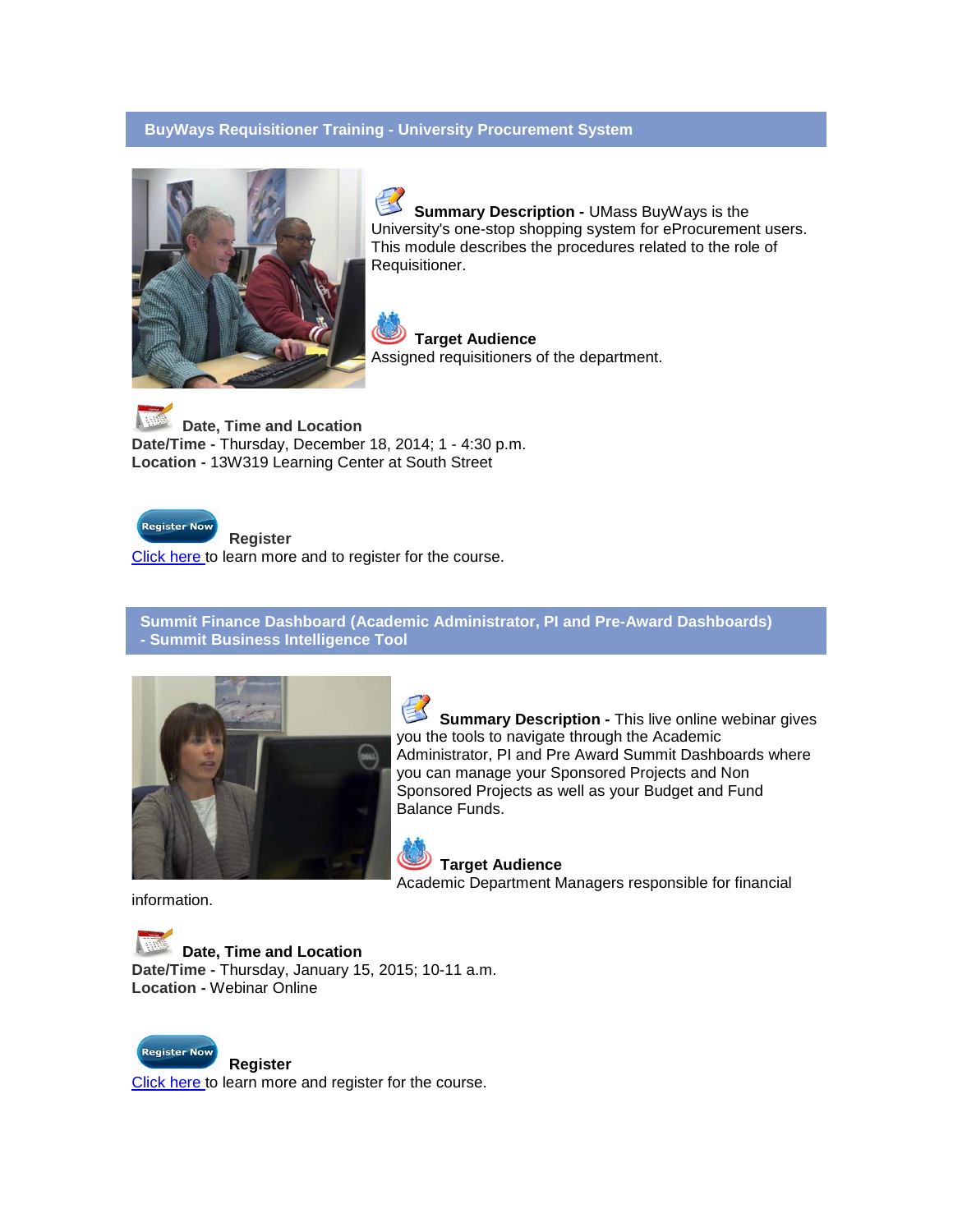#### **Summit Finance Dashboard (Financial Reporting Needs for Administrative Departments) - Summit Business Intelligence Tool**



**Summary Description -** This dashboard has been tailor designed to meet the financial reporting needs of the Administrative Departments at the University who manage

Budget and Fund Balance Funds.

### **Target Audience**

Academic Department Managers responsible for financial information.

**Date, Time and Location Date/Time -** Friday, January 16, 2015; 10-11 a.m. **Location -** Webinar Online



**Register**

[Click here t](http://r20.rs6.net/tn.jsp?e=0018lwHwQO2E0Sh5frhLmfUgtA5Vj70mxJiMEZ8UIxGGVGnJ_ODG-RrCaK1fju6J1396tSxeX5zg-5cGnky_qWyhaNEZkY1dDrcdlZ2SQzl7qHaWErXuDX67ucz2nM3GvDE4aGB-htUHrQaiIxJcSOk9b9hJ_fldBnPmuMrOX3tR5Y=)o learn more and register for the course.

**Administrative Management of Clinical Research - Research Administration Program**



**Summary Description -** This course provides a comprehensive review of feasibility and assessment of clinical study budgets. Using budget templates, attendees will acquire skills to assist faculty with realistic budget creation, review and ongoing monitoring and reconciliation of all study activity.

#### **Target Audience**

Individuals who are responsible for administering, monitoring, supporting and/or facilitating research programs.

**Date, Time and Location Date/Time -** Thursday, January 22, 2015; 8:30-12:30 p.m. **Location -** HR Training Room at South Street



**Register**

[Click here t](http://r20.rs6.net/tn.jsp?e=0018lwHwQO2E0Sh5frhLmfUgtA5Vj70mxJiMEZ8UIxGGVGnJ_ODG-RrCaK1fju6J1396tSxeX5zg-5cGnky_qWyhaNEZkY1dDrcdlZ2SQzl7qHaWErXuDX67ucz2nM3GvDE4aGB-htUHrQaiIxJcSOk9bEx7ud4txb2lXwBsV8bNQo=)o learn more and register for the course.